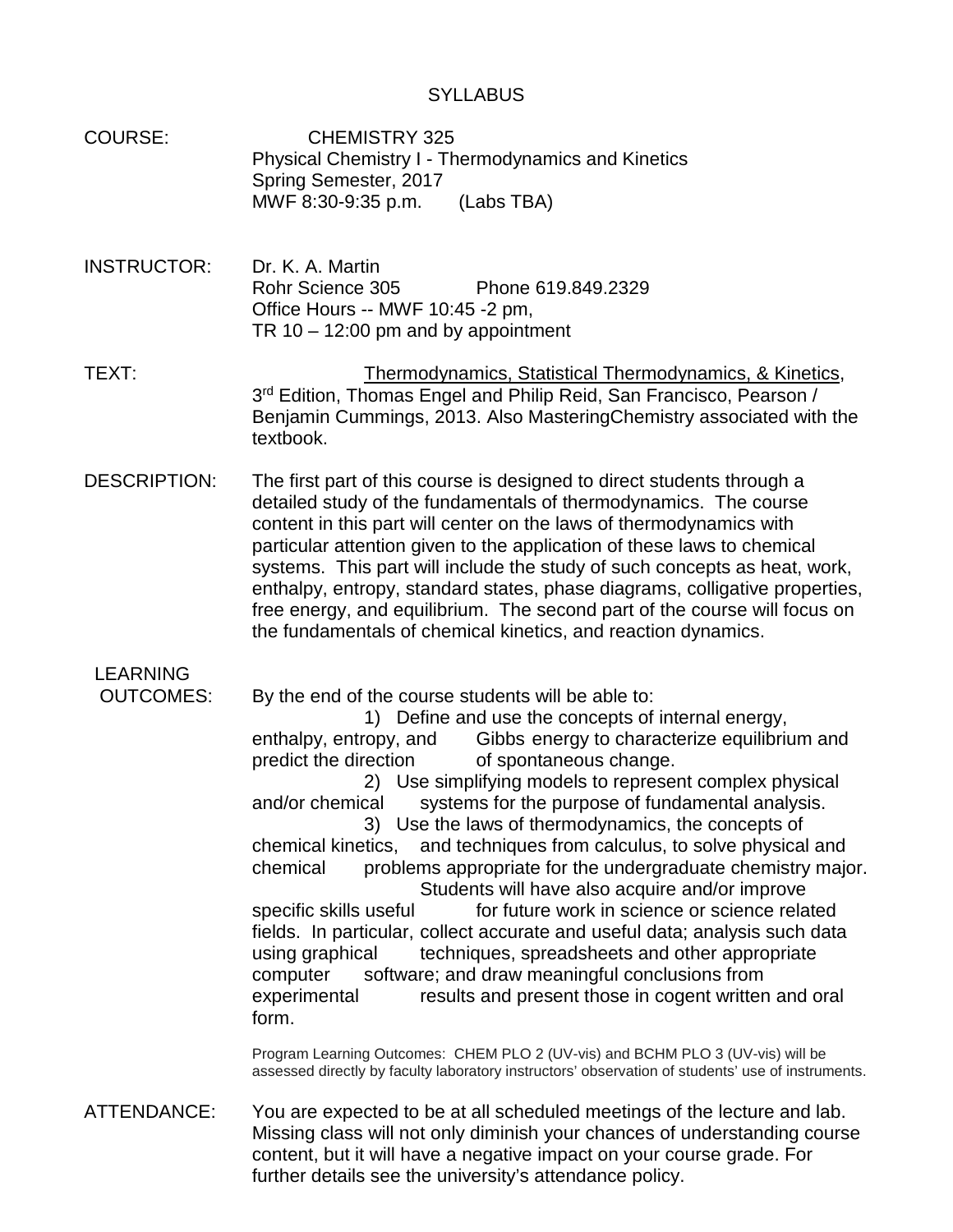- HOMEWORK: Much of the material in this course is best learned by working problems. Therefore, problem sets will be assigned regularly. A typical assignment will be composed of two types of problems — work problems and quiz problems. Work problems will be graded with  $a +, \checkmark$ , or --, and students may collaborate on these problems. Quiz problems are mini take-home exams and every student is expected to do these problems individually.
- LABORATORY: Laboratory experiences are part of this course. Some of these will be computer-based simulations and the rest will be actual laboratory experiments. Lab work will be done by teams of students but laboratory reports must be prepared and submitted individually. Further information regarding the labs is contained in a separate laboratory syllabus.
- GRADING: Grade points will be earned according to the following breakdown:

| Exams $(3)$                    |     | 50%        |
|--------------------------------|-----|------------|
| Homework & Class Participation | 25% |            |
| Lab Reports                    |     | <b>25%</b> |

Grades will be assigned according to the following approximate scale. Plus and minus grades are assigned within these brackets.

| Approximate |               | 85 - 100% A |            |  |
|-------------|---------------|-------------|------------|--|
| Grading     |               | 75 - 85% B  |            |  |
| Scale       |               |             | 65 - 75% C |  |
|             | $55 - 65\%$ D |             |            |  |
|             | $0 - 55\%$ F  |             |            |  |
|             |               |             |            |  |

CLASS SCHEDULE: SCHEDULE: SCHEDULE: SESSIONS

Ch. 2

The

**Topics** 

mental

Concepts of

odynamics

First Law

**Readings** 

Funda

Ch. 1

Therm

2-5

1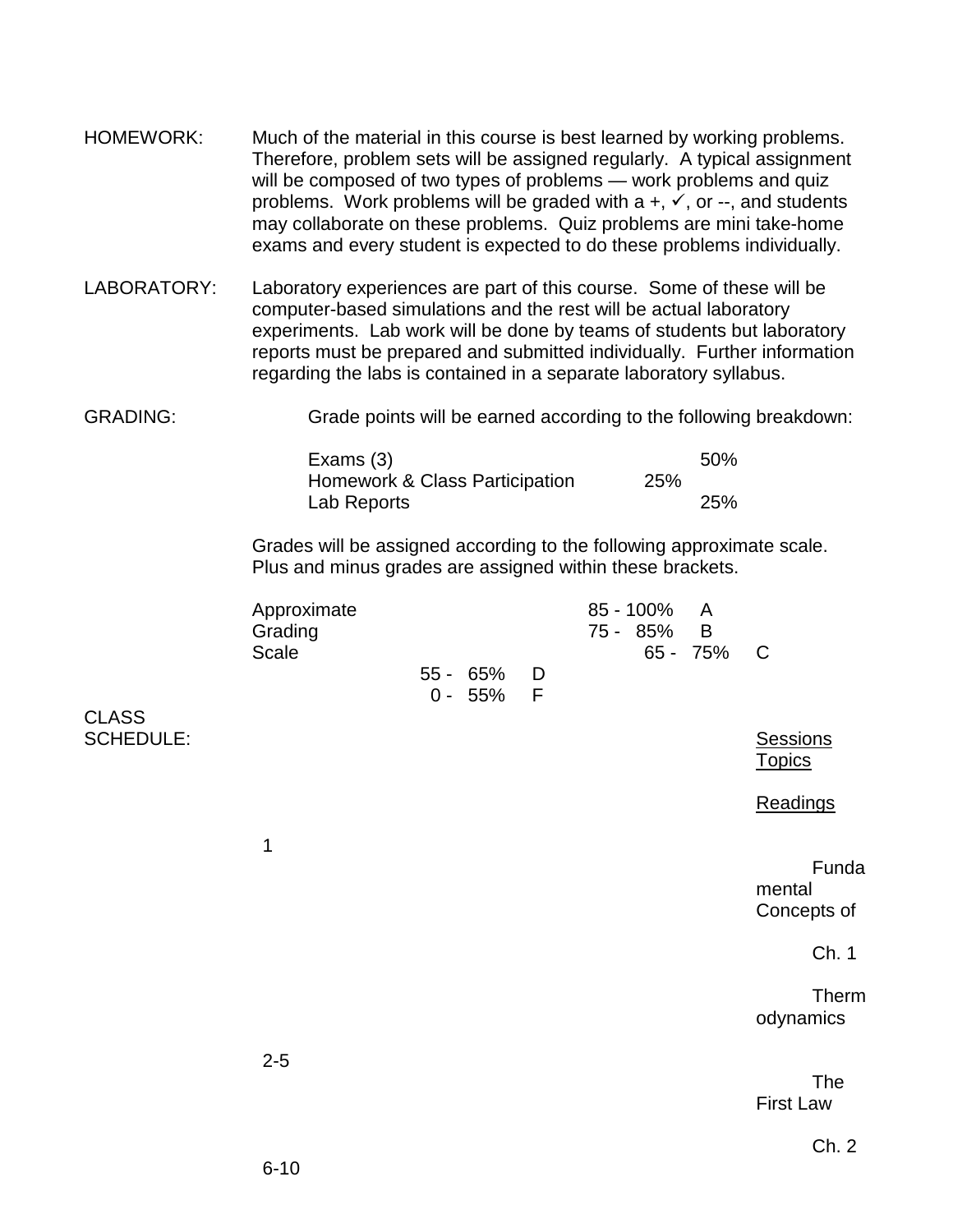|               |                               | Intern<br>al Energy<br>and Enthalpy<br>Ch. 3     |
|---------------|-------------------------------|--------------------------------------------------|
| $11 - 12$     |                               | Therm<br>ochemistry                              |
| 13-19         |                               | Ch. 4                                            |
|               |                               | The<br>Second Law<br>and Entropy<br>Ch. 5        |
| Feb 24        | <b>EXAM #1 (Chapters 1-5)</b> |                                                  |
| $21 - 24$     |                               | Chemi                                            |
|               |                               | cal<br>Equilibrium                               |
|               |                               | Ch. 6                                            |
| 25            |                               |                                                  |
|               |                               | Prope<br>rties of Real<br>Gases<br>Ch. 7         |
| 26-27         |                               | Phase                                            |
|               |                               | Diagrams                                         |
|               |                               | Ch.8                                             |
| 28-31         |                               | Ideal<br>and Real<br>Solutions                   |
|               |                               | Ch. 9                                            |
| <b>Mar 31</b> | <b>EXAM #2 (Chapters 1-9)</b> |                                                  |
| 33-36         | Kinetic Theory of Gases       | Ch. 16                                           |
| $37 - 42$     |                               | Eleme<br>ntary<br>Chemical<br>Kinetics<br>Ch. 18 |

Compl